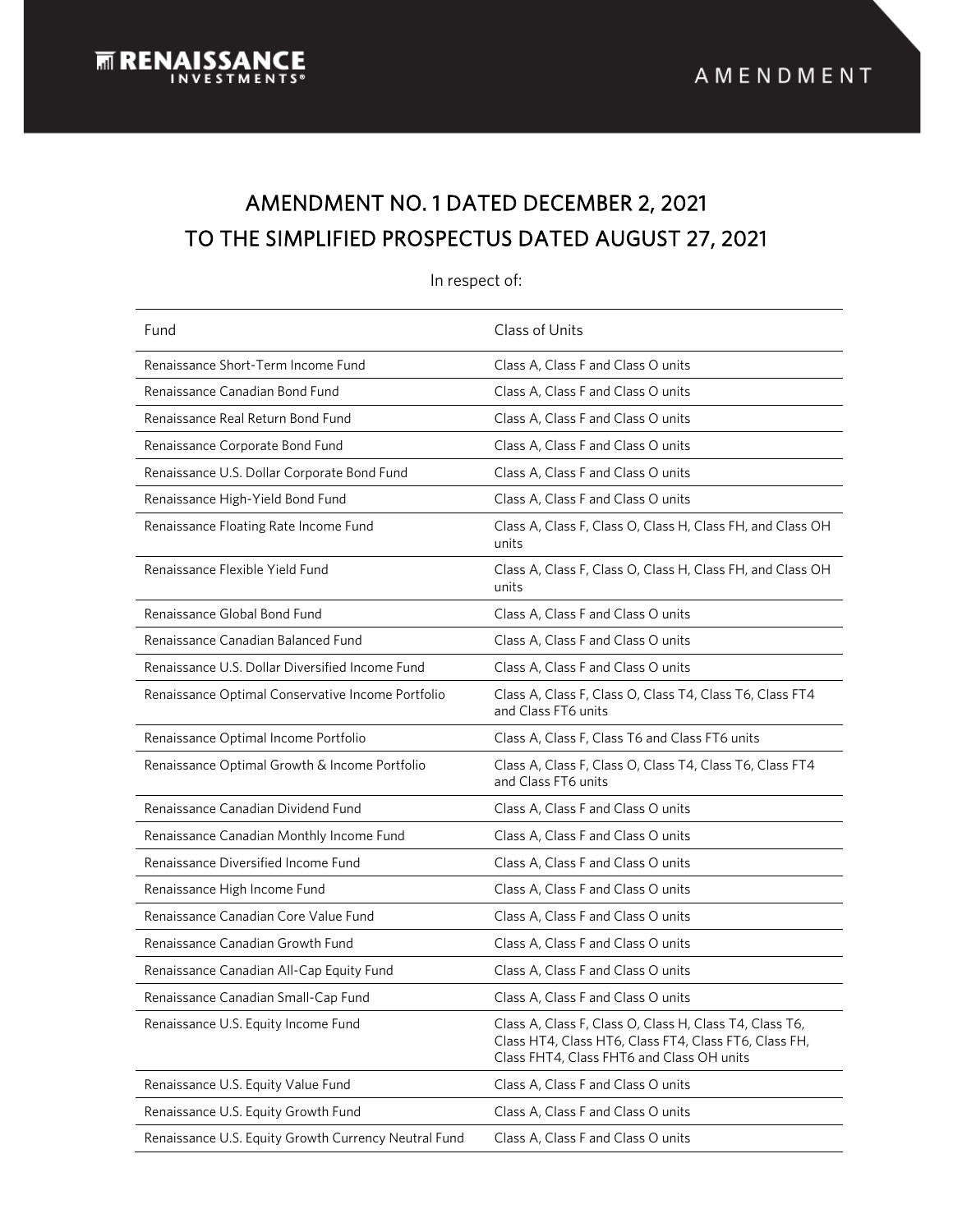| Fund                                                            | Class of Units                                                                                                                                                                                                                        |  |
|-----------------------------------------------------------------|---------------------------------------------------------------------------------------------------------------------------------------------------------------------------------------------------------------------------------------|--|
| Renaissance U.S. Equity Fund<br>(Closed to new purchases)       | Class A, Class F and Class O units                                                                                                                                                                                                    |  |
| Renaissance International Dividend Fund                         | Class A, Class F and Class O units                                                                                                                                                                                                    |  |
| Renaissance International Equity Fund                           | Class A, Class F and Class O units                                                                                                                                                                                                    |  |
| Renaissance International Equity Currency Neutral Fund          | Class A and Class F units                                                                                                                                                                                                             |  |
| Renaissance Optimal Global Equity Portfolio                     | Class A, Class F, Class O, Class T4, Class T6, Class FT4<br>and Class FT6 units                                                                                                                                                       |  |
| Renaissance Optimal Global Equity Currency Neutral<br>Portfolio | Class A, Class F, Class O, Class T4, Class T6, Class FT4<br>and Class FT6 units                                                                                                                                                       |  |
| Renaissance Global Value Fund                                   | Class A, Class F and Class O units                                                                                                                                                                                                    |  |
| Renaissance Global Growth Fund                                  | Class A, Class F and Class O units                                                                                                                                                                                                    |  |
| Renaissance Global Growth Currency Neutral Fund                 | Class A and Class F units                                                                                                                                                                                                             |  |
| Renaissance Global Focus Fund                                   | Class A, Class F and Class O units                                                                                                                                                                                                    |  |
| Renaissance Global Small-Cap Fund                               | Class A, Class F and Class O units                                                                                                                                                                                                    |  |
| Renaissance China Plus Fund                                     | Class A, Class F and Class O units                                                                                                                                                                                                    |  |
| Renaissance Emerging Markets Fund                               | Class A, Class F and Class O units                                                                                                                                                                                                    |  |
| Renaissance Optimal Inflation Opportunities Portfolio           | Class A, Class F and Class O units                                                                                                                                                                                                    |  |
| Renaissance Global Infrastructure Fund                          | Class A, Class F and Class O units                                                                                                                                                                                                    |  |
| Renaissance Global Real Estate Fund                             | Class A, Class F and Class O units                                                                                                                                                                                                    |  |
| Renaissance Global Real Estate Currency Neutral Fund            | Class A and Class F units                                                                                                                                                                                                             |  |
| Renaissance Global Health Care Fund                             | Class A, Class F and Class O units                                                                                                                                                                                                    |  |
| Renaissance Global Science & Technology Fund                    | Class A, Class F and Class O units                                                                                                                                                                                                    |  |
| Axiom Balanced Income Portfolio                                 | Class A, Class T4, Class T6, Class F, Class FT4 and Class<br>FT6 units                                                                                                                                                                |  |
| Axiom Diversified Monthly Income Portfolio                      | Class A, Class T6, Class F and Class FT6 units                                                                                                                                                                                        |  |
| Axiom Balanced Growth Portfolio                                 | Class A, Class T4, Class T6, Class F, Class FT4 and Class<br>FT6 units                                                                                                                                                                |  |
| Axiom Long-Term Growth Portfolio                                | Class A, Class T4, Class T6, Class F, Class FT4 and Class<br>FT6 units                                                                                                                                                                |  |
| Axiom Canadian Growth Portfolio                                 | Class A, Class T4, Class T6, Class F, Class FT4 and Class<br>FT6 units                                                                                                                                                                |  |
| Axiom Global Growth Portfolio                                   | Class A, Class T4, Class T6, Class F, Class FT4 and Class<br>FT6 units                                                                                                                                                                |  |
| Axiom Foreign Growth Portfolio                                  | Class A, Class T4, Class T6, Class F, Class FT4 and Class<br>FT6 units                                                                                                                                                                |  |
| Axiom All Equity Portfolio                                      | Class A, Class T4, Class T6, Class F, Class FT4 and Class<br>FT6 units                                                                                                                                                                |  |
| Renaissance Canadian Fixed Income Private Pool                  | Class A (Pools), Premium Class, Premium-T4 Class,<br>Premium-T6 Class, Class C, Class F-Premium, Class F-<br>Premium T4, Class F-Premium T6, Class N-Premium,<br>Class N-Premium T4, Class N-Premium T6, Class I and<br>Class O units |  |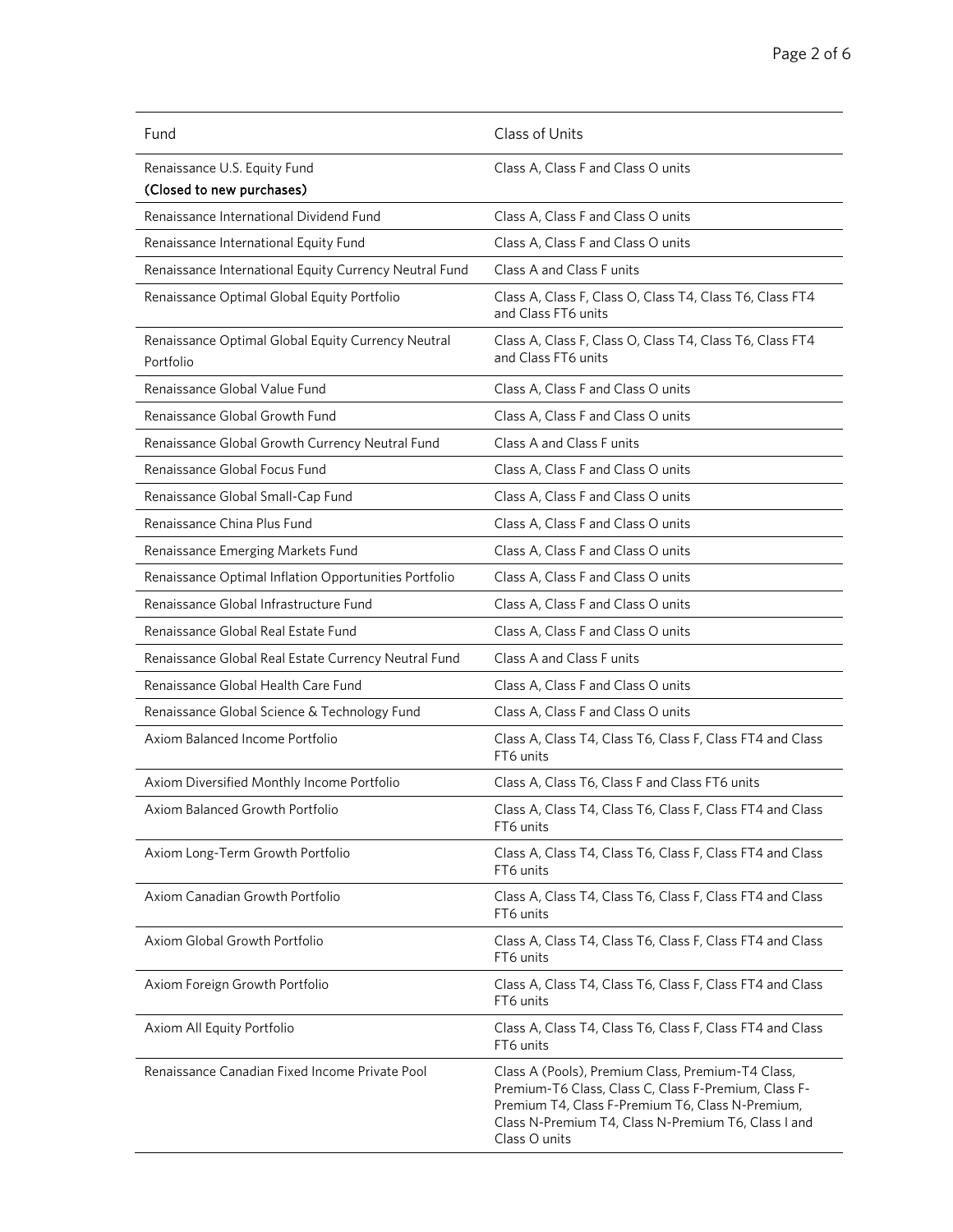| Fund                                                           | Class of Units                                                                                                                                                                                                                                                                                                                                                                                                                              |
|----------------------------------------------------------------|---------------------------------------------------------------------------------------------------------------------------------------------------------------------------------------------------------------------------------------------------------------------------------------------------------------------------------------------------------------------------------------------------------------------------------------------|
| Renaissance Multi-Sector Fixed Income Private Pool             | Premium Class, Premium-T4 Class, Premium-T6 Class,<br>Class H-Premium, Class H-Premium T4, Class H-Premium<br>T6, Class F-Premium, Class F-Premium T4, Class F-<br>Premium T6, Class FH-Premium, Class FH-Premium T4,<br>Class FH-Premium T6, Class N-Premium, Class N-<br>Premium T4, Class N-Premium T6, Class NH-Premium,<br>Class NH-Premium T4, Class NH-Premium T6, Class O,<br>Class OH, and Class S units                           |
| Renaissance Global Bond Private Pool                           | Class A (Pools), Premium Class, Premium-T4 Class,<br>Premium-T6 Class, Class C, Class F-Premium, Class F-<br>Premium T4, Class F-Premium T6, Class N-Premium,<br>Class N-Premium T4, Class N-Premium T6, Class I and<br>Class O units                                                                                                                                                                                                       |
| Renaissance Multi-Asset Global Balanced Income Private<br>Pool | Premium Class, Premium-T4 Class, Premium-T6 Class,<br>Class F-Premium, Class F-Premium T4, Class F-Premium<br>T6, Class N-Premium, Class N-Premium T4, Class N-<br>Premium T6 and Class O units.                                                                                                                                                                                                                                            |
| Renaissance Multi-Asset Global Balanced Private Pool           | Premium Class, Premium-T4 Class, Premium-T6 Class,<br>Class F-Premium, Class F-Premium T4, Class F-Premium<br>T6, Class N-Premium, Class N-Premium T4, Class N-<br>Premium T6 and Class O units.                                                                                                                                                                                                                                            |
| Renaissance Equity Income Private Pool                         | Class A (Pools), Premium Class, Premium-T4 Class,<br>Premium-T6 Class, Class C, Class F-Premium, Class F-<br>Premium T4, Class F-Premium T6, Class N-Premium,<br>Class N-Premium T4, Class N-Premium T6, Class I and<br>Class O units                                                                                                                                                                                                       |
| Renaissance Canadian Equity Private Pool                       | Class A (Pools), Premium Class, Premium-T4 Class,<br>Premium-T6 Class, Class C, Class F-Premium, Class F-<br>Premium T4, Class F-Premium T6, Class N-Premium,<br>Class N-Premium T4, Class N-Premium T6, Class I and<br>Class O units                                                                                                                                                                                                       |
| Renaissance U.S. Equity Private Pool                           | Class A (Pools), Class C, Premium Class, Premium-T4<br>Class, Premium-T6 Class, Class H-Premium, Class H-<br>Premium T4, Class H-Premium T6, Class I, Class F-<br>Premium, Class F-Premium T4, Class F-Premium T6, Class<br>FH-Premium, Class FH-Premium T4, Class FH-Premium<br>T6, Class N-Premium, Class N-Premium T4, Class N-<br>Premium T6, Class NH-Premium, Class NH-Premium T4,<br>Class NH-Premium T6, Class O and Class OH units |
| Renaissance International Equity Private Pool                  | Class A (Pools), Class C, Premium Class, Premium-T4<br>Class, Premium-T6 Class, Class H-Premium, Class H-<br>Premium T4, Class H-Premium T6, Class I, Class F-<br>Premium, Class F-Premium T4, Class F-Premium T6, Class<br>FH-Premium, Class FH-Premium T4, Class FH-Premium<br>T6, Class N-Premium, Class N-Premium T4, Class N-<br>Premium T6, Class NH-Premium, Class NH-Premium T4,<br>Class NH-Premium T6, Class O and Class OH units |
| Renaissance Global Equity Private Pool                         | Premium Class, Premium-T4 Class, Premium-T6 Class,<br>Class H-Premium, Class H-Premium T4, Class H-Premium<br>T6, Class F-Premium, Class F-Premium T4, Class F-<br>Premium T6, Class FH-Premium, Class FH-Premium T4,<br>Class FH-Premium T6, Class N-Premium, Class N-<br>Premium T4, Class N-Premium T6, Class NH-Premium,                                                                                                                |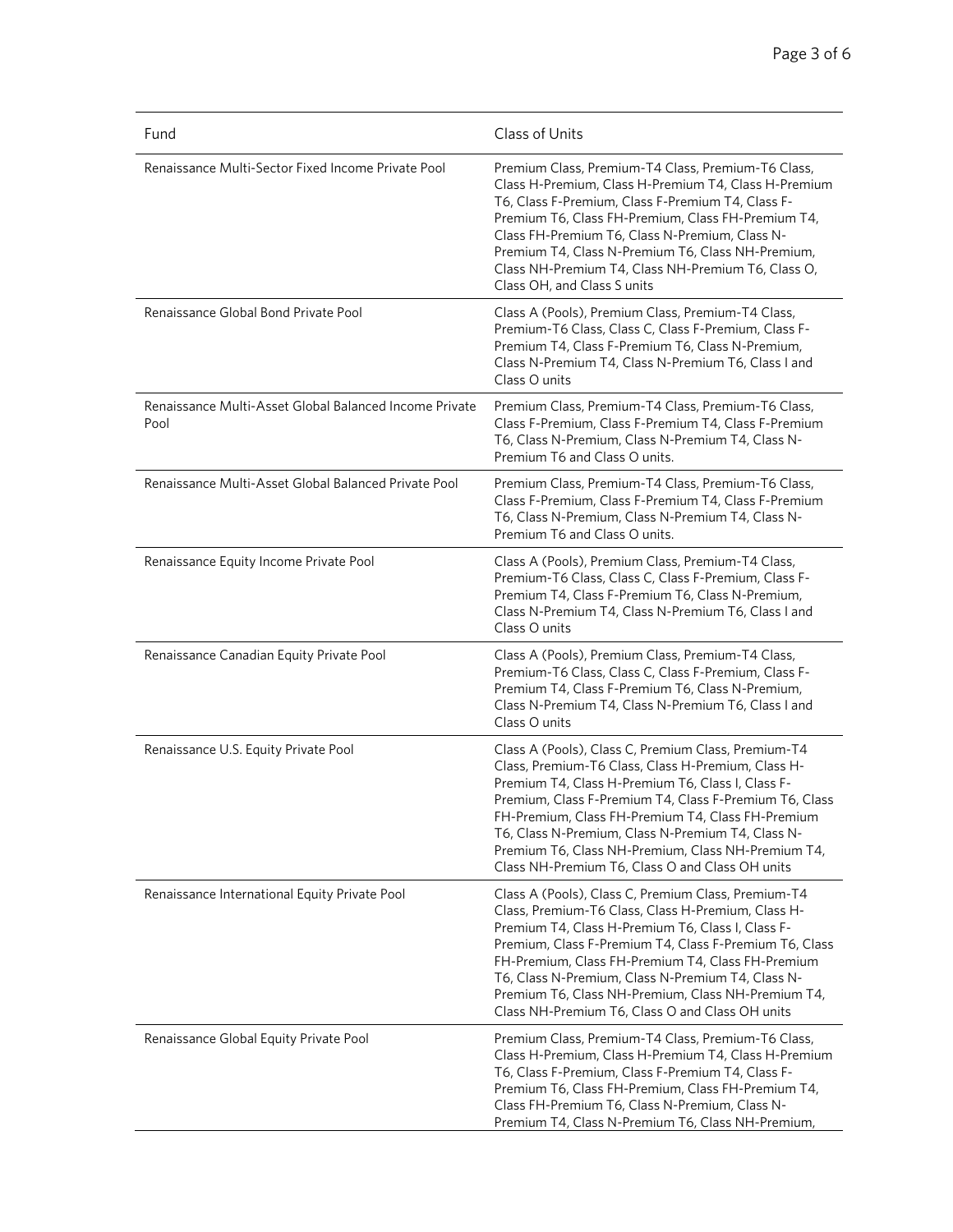| Fund                                             | Class of Units                                                                                                                                                                                                                                                                                                                                                                                                                              |  |
|--------------------------------------------------|---------------------------------------------------------------------------------------------------------------------------------------------------------------------------------------------------------------------------------------------------------------------------------------------------------------------------------------------------------------------------------------------------------------------------------------------|--|
|                                                  | Class NH-Premium T4, Class NH-Premium T6, Class O,<br>and Class OH units                                                                                                                                                                                                                                                                                                                                                                    |  |
| Renaissance Emerging Markets Equity Private Pool | Class A (Pools), Class C, Premium Class, Premium-T4<br>Class, Premium-T6 Class, Class H-Premium, Class H-<br>Premium T4, Class H-Premium T6, Class I, Class F-<br>Premium, Class F-Premium T4, Class F-Premium T6, Class<br>FH-Premium, Class FH-Premium T4, Class FH-Premium<br>T6, Class N-Premium, Class N-Premium T4, Class N-<br>Premium T6, Class NH-Premium, Class NH-Premium T4,<br>Class NH-Premium T6, Class O and Class OH units |  |
| Renaissance Real Assets Private Pool             | Premium Class, Premium-T4 Class, Premium-T6 Class,<br>Class H-Premium, Class H-Premium T4, Class H-Premium<br>T6, Class F-Premium, Class F-Premium T4, Class F-<br>Premium T6, Class FH-Premium, Class FH-Premium T4,<br>Class FH-Premium T6, Class N-Premium, Class N-<br>Premium T4, Class N-Premium T6, Class NH-Premium,<br>Class NH-Premium T4, Class NH-Premium T6, Class O,<br>Class OH, and Class S units                           |  |

(referred to individually as, a *Fund* and collectively as, the *Funds*)

This is Amendment No. 1 to the simplified prospectus dated August 27, 2021 (referred to as the *Simplified Prospectus*), which should be read subject to this information. All capitalized terms used herein and not otherwise defined shall have the same meanings given to such terms in the Simplified Prospectus.

### SUMMARY OF AMENDMENTS

#### (a) Management Fee Reductions

Effective on or about January 1, 2022, the annual management fee in respect of Class A and Class F units of the certain Funds will be reduced. As a result, the Simplified Prospectus is amended as set out below.

### (b) Short Selling Changes

Effective on or about December 2, 2021, the Funds will no longer be permitted to engage in short selling transactions. As a result, the Simplified Prospectus is amended as set out below.

### SPECIFIC AMENDMENTS

#### (a) Management Fee Reductions

Effective on or about January 1, 2022, in the table under the heading "Fund Details" in Part B of the Simplified Prospectus, the rates for the "Annual management fee" of Class A and Class F units of each Fund listed below is deleted and replaced as follows:

| Fund                                  | Classes of units offered | Annual management fee |
|---------------------------------------|--------------------------|-----------------------|
| Renaissance Short-Term Income<br>Fund | Class A units            | 0.95%                 |
|                                       | Class F units            | 0.45%                 |
| Renaissance Canadian Bond Fund        | Class A units            | 1.00%                 |
|                                       | Class F units            | 0.50%                 |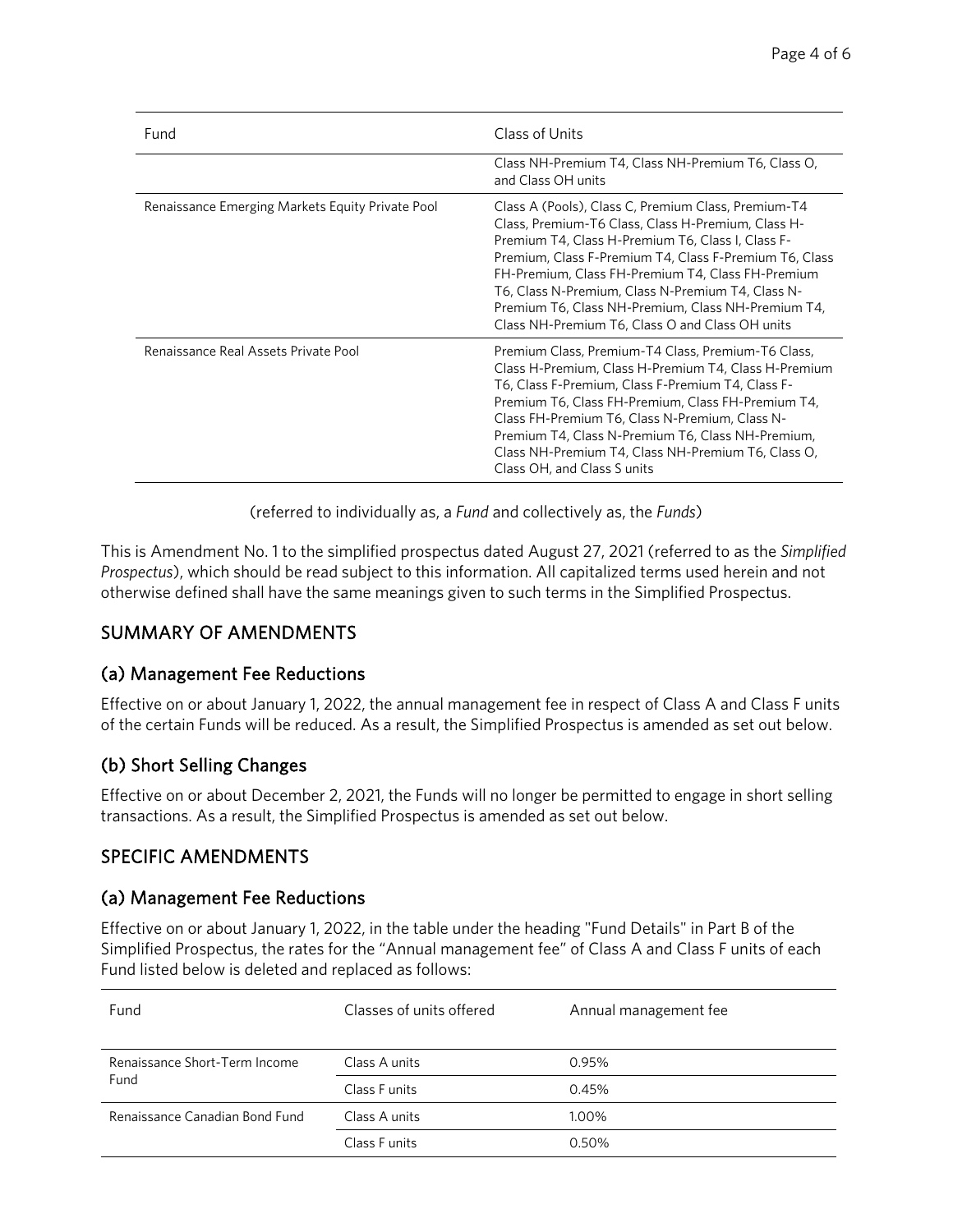| Fund                                                             | Classes of units offered | Annual management fee |
|------------------------------------------------------------------|--------------------------|-----------------------|
| Renaissance Canadian Dividend Fund                               | Class A units            | 1.70%                 |
|                                                                  | Class F units            | 0.70%                 |
| Renaissance Canadian Small-Cap<br>Fund                           | Class A units            | 1.70%                 |
|                                                                  | Class F units            | 0.70%                 |
| Renaissance International Equity<br>Fund                         | Class A units            | 1.90%                 |
|                                                                  | Class Funits             | 0.80%                 |
| Renaissance International Equity<br><b>Currency Neutral Fund</b> | Class A units            | 1.90%                 |
|                                                                  | Class F units            | 0.80%                 |
| Renaissance Global Value Fund                                    | Class A units            | 1.80%                 |
|                                                                  | Class F units            | 0.80%                 |
| Renaissance Global Growth Fund                                   | Class A units            | 1.90%                 |
|                                                                  | Class F units            | 0.80%                 |
| Renaissance Global Growth Currency<br><b>Neutral Fund</b>        | Class A units            | 1.90%                 |
|                                                                  | Class F units            | 0.80%                 |
| Renaissance Global Small-Cap Fund                                | Class A units            | 1.80%                 |
|                                                                  | Class F units            | 0.80%                 |
| Renaissance Global Real Estate Fund                              | Class A units            | 2.05%                 |
|                                                                  | Class F units            | 1.05%                 |
| Renaissance Global Real Estate<br><b>Currency Neutral Fund</b>   | Class A units            | 2.05%                 |
|                                                                  | Class F units            | 1.05%                 |
| Renaissance Global Science &<br><b>Technology Fund</b>           | Class A units            | 1.85%                 |
|                                                                  | Class F units            | 0.85%                 |

# (b) Short Selling Changes

Effective on or about December 2, 2021, the following disclosure is deleted from the Simplified Prospectus:

- the "Short Selling Risk" risk factor disclosure on page 13 under the heading *"Types of Investment Risks"* in Part A of the Simplified Prospectus;
- the disclosure under the sub-heading *"Short Selling"* on page 57 under the heading *"What Does the Fund Invest In?"*;
- for each Fund permitted to engage in short selling transactions, the following bullet under the subheading *"Investment Strategies"* under the heading *"What does the Fund Invest In?"* in Part B of the Simplified Prospectus: